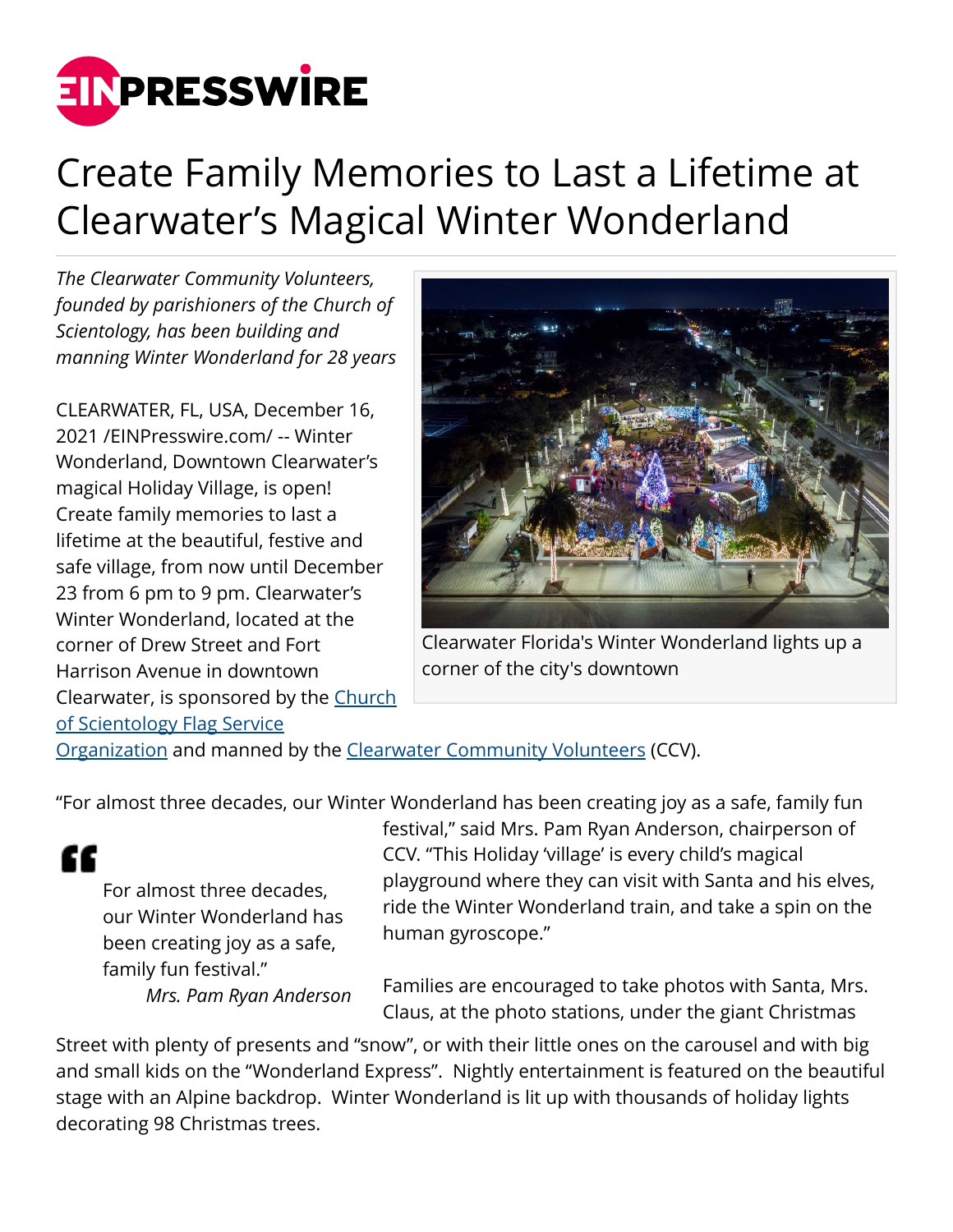To help keep families safe, there are six hand sanitizer stations throughout Winter Wonderland and masks are available for any who wish to wear one.

There is no cost to attend Winter Wonderland. However, guests are encouraged to bring a new unwrapped gift or non-perishable food items to help families in need. There is a small charge for some activities and the food items at Rudy's Café. For more information, please visit ccvfl.org.

About the Clearwater Community Volunteer:

Clearwater Community Volunteers (CCV) is a non-profit, charitable organization made up entirely of volunteers and was founded by parishioners of the Church of Scientology in Clearwater. Known for its large signature events, CCV produces the huge Easter Egg Hunt in Coachman Park, Fashions with Flair fundraiser fashion show and "Winter Wonderland". CCV gets its inspiration from the quote by Scientology founder, L Ron Hubbard, "Love and Help Children." CCV has raised hundreds of thousands of dollars over the past 28



The 28th Winter Wonderland opened on December 4, 2021 on the Church of Scientology's Osceola Courtyard in downtown Clearwater



A young girl with her mom are among the many families who enjoy the "snow" that Winter Wonderland brings to Clearwater, Florida

years for charities such as Nourish to Flourish, Shriners Hospitals for Children Tampa, Boys and Girls Club of the Suncoast, Homeless Empowerment Program, the Make-A-Wish Foundation, the Pinellas County Sheriff's Police Athletic League and The Children's Home, Inc., the oldest orphanage in Tampa.

Christine Hays Clearwater Community Volunteers +1 615-482-4230 [email us here](http://www.einpresswire.com/contact_author/3219399)